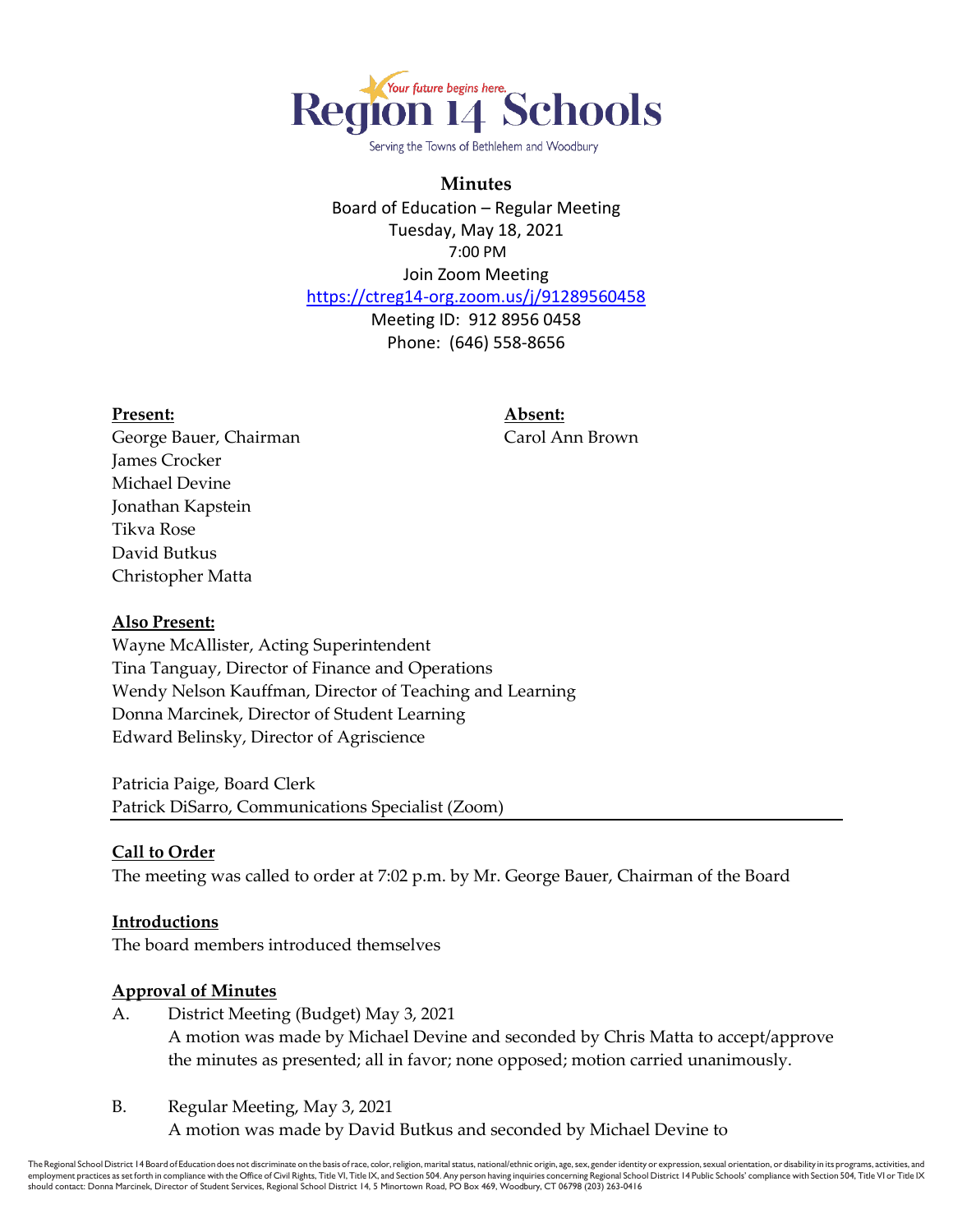accept/approve the minutes as presented; all in favor; none opposed; motion carried unanimously.

### **Mr. Wayne McAllister, Acting Superintendent's Report**

A. FFA Student Success

Across the state, there are approximately 3,400 Agriscience students, who are required to have three circles of education; academic, FFA, and work experience. Annually, they are afforded the opportunity to compete for a Proficiency Award, which highlights their SAE projects. This year, 23 categories were judged as each of the 20 Agriscience centers submitted their chapter winning applications. Woodbury accomplished 13-first placed standings and one second-placed, an extremely good year. Edward Belinsky, the Director of the Agriscience Program invited each of the student winners to introduce themselves and provide their name, town, job, award won and plans for after high school.

Several additional students were recognized for their Leadership Development contest winnings in Creed Speaking, Prepared Public Speaking, Farm Business Management Team and Extemporaneous Public Speaking. These students will be competing in the fall at the National FFA Convention.

### B. Leadership Update

Ms. Wendy Nelson Kauffman, the Director of Teaching and Learning and Ms. Donna Marcinek, the Director of Student Services, spoke to the Region 14 Summer School program and the ESSER II grant funds, which helped to design it. The Summer School program will be available to 40 students combined in grades K-8 and is one avenue of addressing lost instructional time. It will support students' efforts to make academic gains prior to school starting in the fall. The program will run concurrently with the ESY (Extended Year Program), a program for students who require on-going services; the high school will continue with their usual Credit Recovery Program. Ms. Nelson Kauffman provided additional program details including hours, learning structure, student- to-teacher ratio and curriculum.

Ms. Marcinek noted that approximately \$30,000 of what was allocated was set aside for this summer, which will also help to cover the cost of transportation. The remaining funds will be allotted to the math and reading interventionists.

The Title IV Grant, an enrichment grant for students, will be used specifically for virtual field trips, one for every grade level and a few traveling programs so that students can have a broader summer experience.

### C. TeachRock Grant

The Connecticut State Department of Education invited districts to complete an application to participate in a partnership with TeachRock, a standards-aligned, arts integrated curriculum that uses the history of popular music and culture to help teachers engage students. If selected to participate, TeachRock will work with participating school districts, on the integration of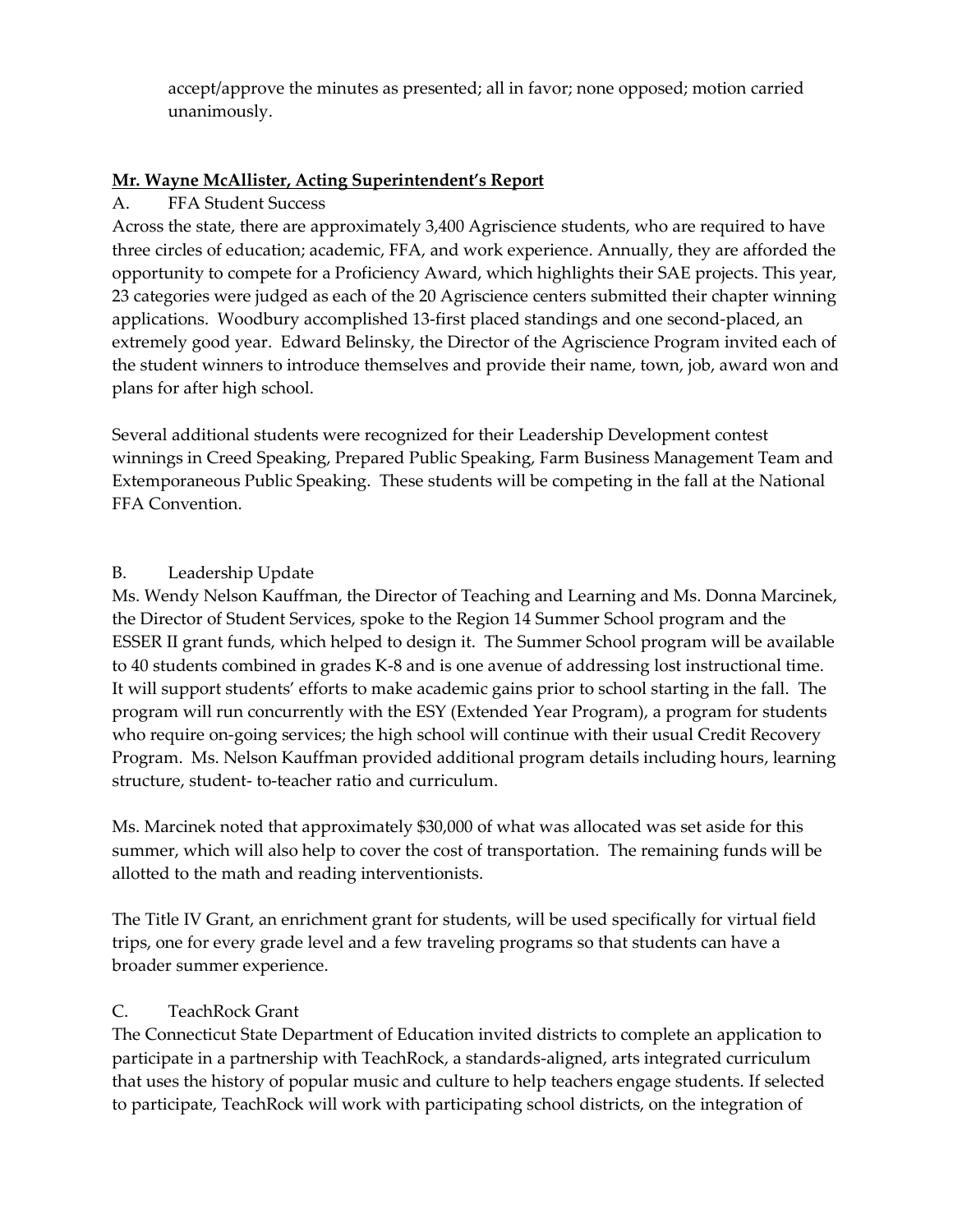classroom lesson plans that connect history, music and culture in a way that is designed to resonate with students. Up to 10 districts will be selected to participate in the first cohort (Maximum 50 participating teachers). Of note, participating districts will receive walkthrough support with founder Steven Van Zandt, the TeachRock team and CSDE staff.

Dr. Jason Bouchard, with the support of Ms. Wendy Nelson Kauffman, applied to the state to participate in the first cohort of districts. There are no funds associated with this partnership, only resources for training teachers.

A motion was made by David Butkus and seconded by Jonathan Kapstein to allow the Acting Superintendent to contract with and sign the district partnership agreement to participate in the TeachRock partnership district program; all in favor; none opposed; motion carried unanimously.

# D. Summer Integrated Pre-School Program Grant

The Connecticut State Department of Education, Bureau of Special Education, has informed the Acting Superintendent, that Ms. Marcinek's application for a Covid-19 stipend has received final approval in the amount of \$20,000. The purpose of the stipend is to supplement the Covid-19 Special Education Recovery efforts. The application process examined how the district would appropriate the funds if they were to be awarded the grant. Ms. Marcinek focused on a proposal that would offer an extension of the district's Pre-School program, which would be at no cost to parents. This would allow for extended year special needs students to be in a program for the month of July with their typical peers. If approved, the program be offered at Bethlehem Elementary School.

A motion was made by James Crocker and seconded by Tikva Rose to accept/approve the State Bureau of Special Education Covid-19 grant in the amount of \$20,000 as presented; all in favor; none opposed; motion carried unanimously.

# E. Donation of Grand Piano

Ms. Lisa Kallquist of 63 Main Street North, Woodbury, donated a Whitney Baby Grand Piano manufactured by the Kimball Piano Company. The piano, valued at \$4,000, was inspected by Dr. Jason Bouchard and Mr. Todd Gorski, and will be used as a rehearsal piano in the high school music room. The district will incur the moving expense of \$300.

A motion was made by James Crocker and seconded by Chris Matta to accept/approve the donation of the piano; all in favor; none opposed; motion carried unanimously.

# F. Financial Update on Cost of Investigation

The financial update this evening encompassed the ongoing investigation. Reflecting on a number of lawsuits from 2013/2014, Mr. McAllister noted that it was the practice of the administration to provide a monthly report until the issues were resolved. In keeping with that practice, and for the purpose of transparency, he shared with the board the financial impact associated with the current investigation. Year-to-date as of today and through April 30, 2021,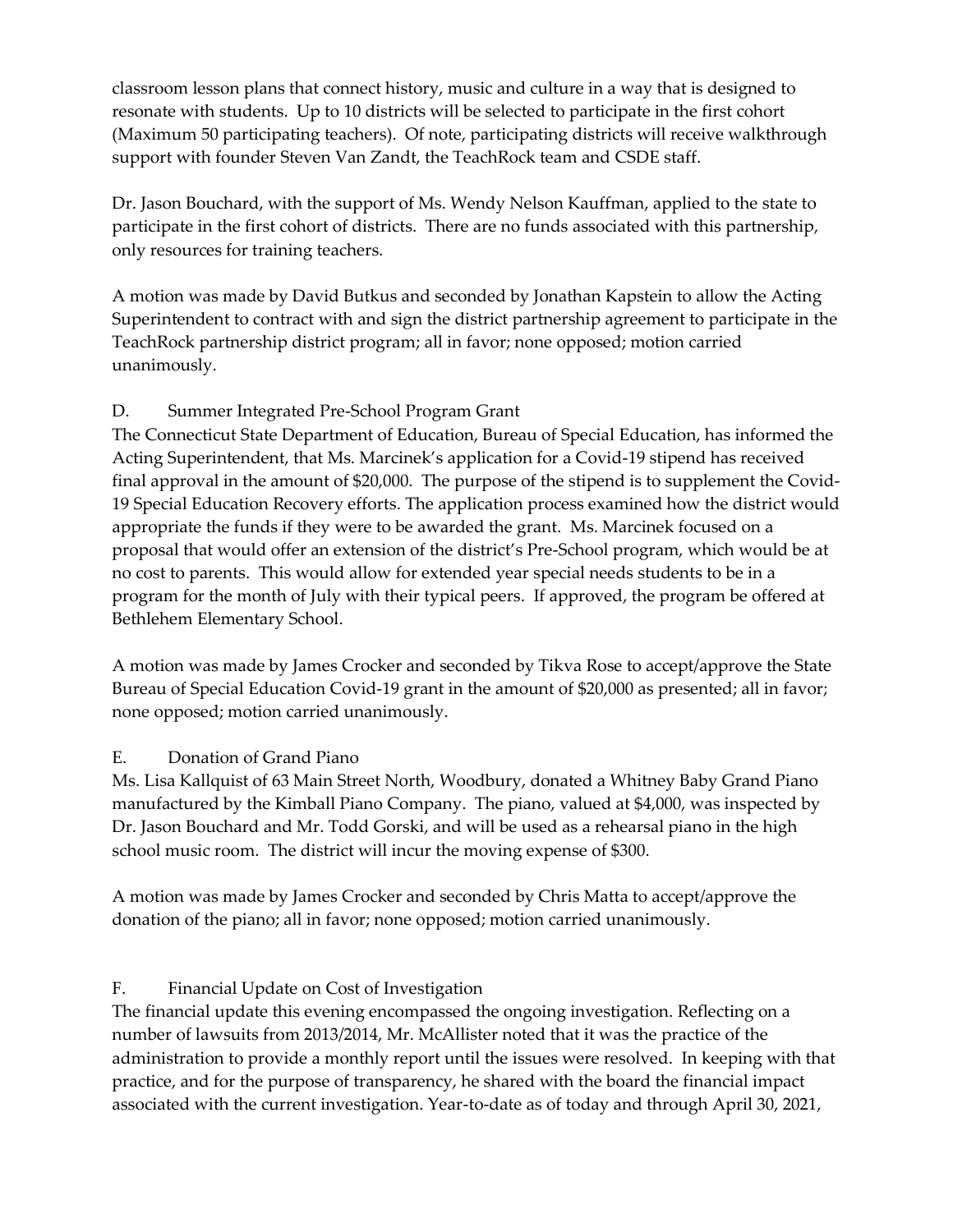the costs for the law firms of Pullman and Comley and Rose Kallor are \$23,383 and \$31,506 respectfully, for a grand total of \$54,889 to date. The invoice for May is expected in early June. Discussions ensued regarding the responsibilities of each firm, how the district was charged and when the investigation will conclude.

### G. MES Principal Update

The application deadline for the Mitchell Elementary School Principal search was posted as May  $30<sup>th</sup>$ , with a goal start date of July 1<sup>st</sup>. Thus far, 41 applications were received. Mr. McAllister expects to have parents, teachers, administrators and two board members on the selection committee, with plans to notify those individuals sometime next week. By June 1<sup>st</sup> applications will be available for review and meeting dates established. Mr. McAllister explained the process for the board's newest members.

### H. Covid 19 Updates

Mr. McAllister provided the latest Covid-19 statistics, which noted trends are heading down; Region 14 is in a good place. The district's Covid-19 dashboard indicates that one student is currently quarantining with none noted in the remaining categories.

The new CDC regulations, dated May 15, 2021, were not clear with regards to schools continuing with their mask policies and Covid 19 strategies for the remainder of the 20/21 school year. Though changed for the general population, schools should continue to wear masks in and out of the buildings through the school year to continue the safe mode the district has been operating in. Neal Lustig, of the Pomperaug Health District, confirmed this information.

# **Committee Reports**

There were no committee reports

# **Board Chair's Comments**

### **Referendum**

Mr. Bauer expressed words of gratitude to the Region 14 communities with regards to the affirmative budget vote. The board will work hard and efficiently with the monies they were entrusted with to educate the students.

### **20/21 School Calendar**

At the last board meeting, the board established and set the last day of school as June  $22<sup>nd</sup>$  for the 20/21 school year. Though the state waived the 180 day requirement to 177 days, there was some concern with regards to lost instructional time. Mr. Bauer recognizes that they district, per the teachers' contract and with the decrease in the number of days, will owe and pay the teachers their full pay, per contract.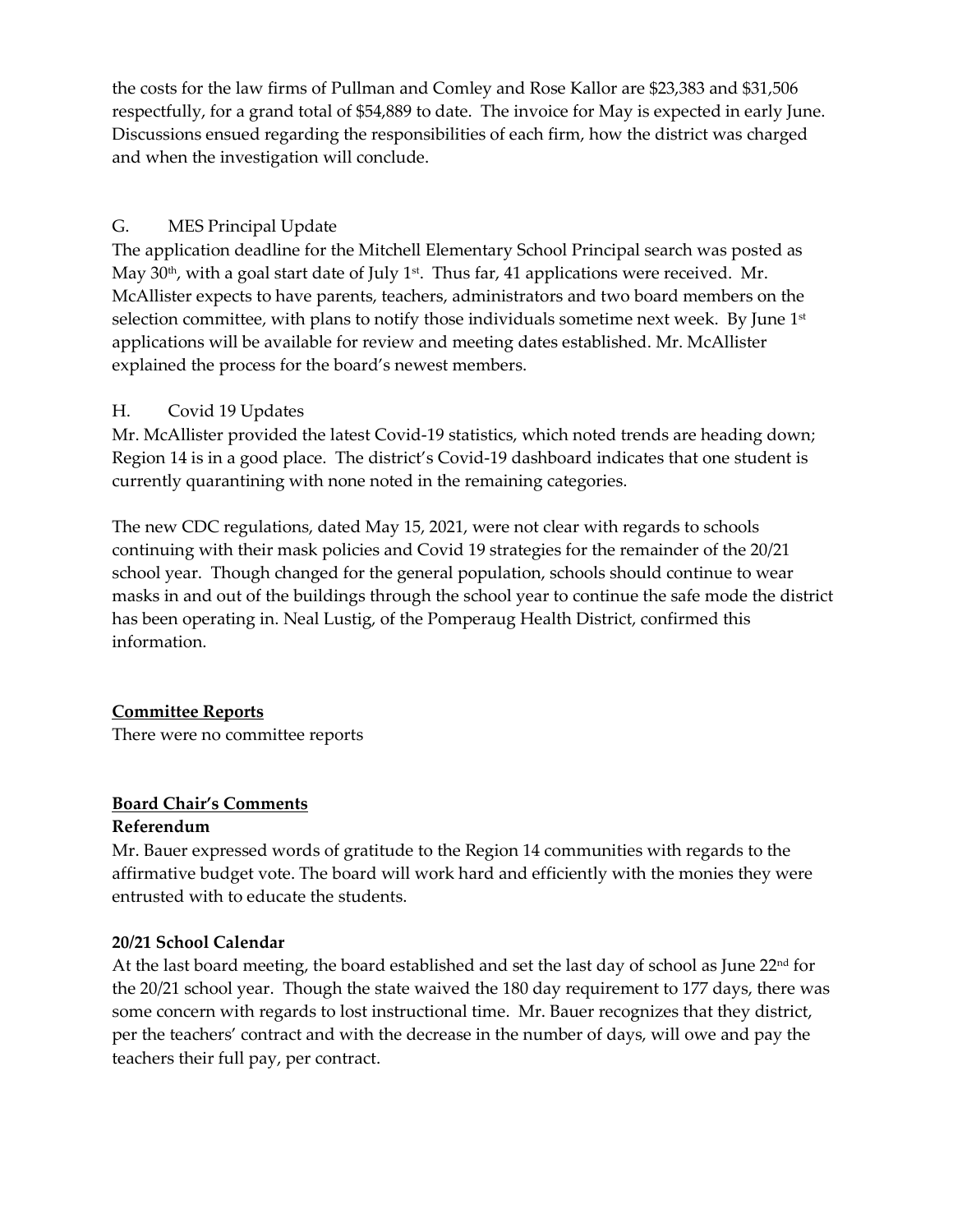#### **Privilege of the Floor/Response**

In response to a comment at the last board meeting, Mr. Bauer reviewed the various operations the board implemented with regards to questions and comments through Privilege of the Floor. Privilege of the Floor was established to allow constituents the opportunity to ask questions and make comments during board meetings and are typically addressed by the board through a variety of means.

#### **Social Media**

Mr. Bauer offered several comments regarding recent social media postings involving attempts to demean board members and several valued employees. The board finds these posts vulgar, repulsive and distasteful and do not reflect the values of Region 14 or anything remotely constructive with regards to education, never mind their truthfulness.

Understanding the limitations that may exist on what legal recourse can be taken, the board is exploring their legal options. The board fully supports the Region 14 staff and administration.

#### **Privilege of the Floor**

Will Chapman, Woodbury

Curious as to the status of the Safety Committee; hasn't met in quite some time. Would be happy to volunteer his time if for lack of parent input; would like to see some headway.

#### **Old Business**

A. Building Use Fee Schedule

Second review; revised schedule with suggestions from last meeting by separating fees for profit and non-profit.

A motion was made by Ms. Tikva Rose and seconded by Mr. David Butkus to accept/approve the Building Use Fee Schedule as presented; all in favor; none opposed; motion carried unanimously.

### B. Region 14 School District 2021/2022 Calendar

Discussion ensued regarding the start date for the 2021/2022 school year and perhaps moving it up a bit; most districts are starting the year prior to Labor Day. Several administrators expressed concern, since it was adopted five months ago and restrictions have been lifted on travel, that the majority of staff have made their vacation plans based on calendar that has been adopted. It was the consensus that, given all that was asked of staff this past year, to allow them to keep their plans and to review start date prior to Labor Day in subsequent years.